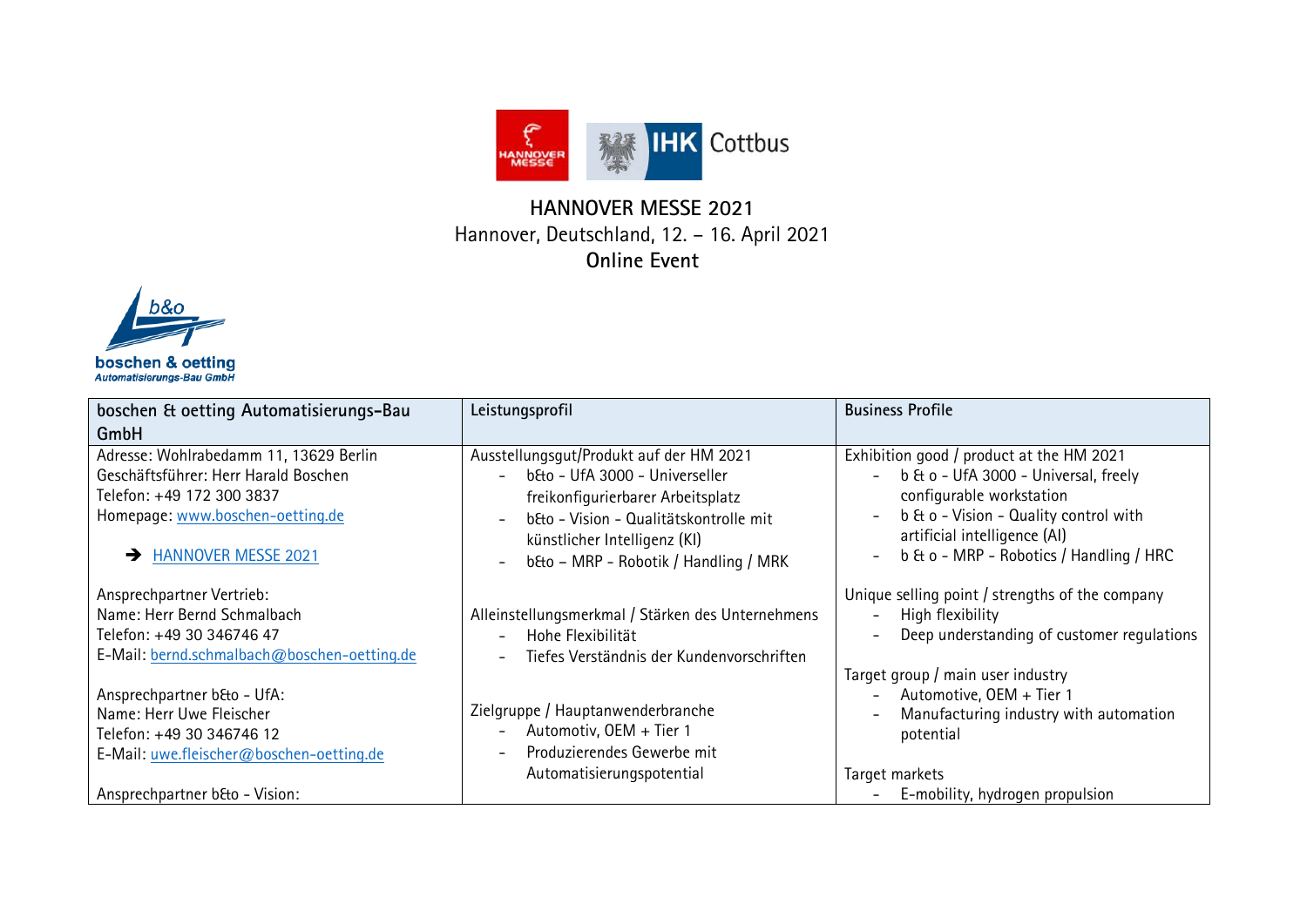| Name: Juliano Dix<br>Telefon: +49 30 346746 234<br>E-Mail: juliano.dix@boschen-oetting.de                                          | Zielmärkte<br>E-Mobility, Wasserstoffantrieb<br>$-$<br>Kunststoffverarbeitung<br>$\overline{\phantom{0}}$<br>Pharma, Healthcare | plastics processing<br>Pharma, Healthcare<br>electronics industry |
|------------------------------------------------------------------------------------------------------------------------------------|---------------------------------------------------------------------------------------------------------------------------------|-------------------------------------------------------------------|
| Ansprechpartner b&o - MRP:<br>Name: Stephan Rathgeber<br>Telefon: +49 30 346746 16<br>E-Mail: stephan.rathgeber@boschen-oetting.de | $\overline{\phantom{a}}$<br>Elektronikindustrie<br>$\overline{\phantom{a}}$                                                     |                                                                   |



| dp-Consultec e. K.                           | Leistungsprofil                                                                          | <b>Business Profile</b>                                                                                                              |
|----------------------------------------------|------------------------------------------------------------------------------------------|--------------------------------------------------------------------------------------------------------------------------------------|
| Adresse: David-Gilly-Straße 1, 14469 Potsdam | dp-Consultec e.K. verbindet Unternehmen -                                                | dp-Consultec e.K. Companies connect -                                                                                                |
| Geschäftsführer: Herr Orazio De Palo         | interkulturell.                                                                          | interculturally.                                                                                                                     |
| Telefon: +49 331 550 6905                    | dp-Consultec e.K. vertritt hochspezialisierte                                            | dp-Consultec e.K. represents highly specialized                                                                                      |
| Fax: +49 331 5506904                         | italienische Unternehmen im deutsch-sprachigen                                           | Italian companies in the German-speaking area.                                                                                       |
| Homepage: www.dp-consultec.de                | Raum.                                                                                    |                                                                                                                                      |
| <b>HANNOVER MESSE 2021</b>                   | Für Kunden ist dp-Consultec technischer Berater bei<br>der Auswahl geeigneter Techniken, | For customers, dp-Consultec is<br>a technical consultant for the selection of suitable<br>techno-logies, for project development and |
| Ansprechpartner:                             | Projektentwicklung und -durchführung sowie                                               | implementation and supervision of production.                                                                                        |
| Name: Herr Orazio De Palo                    | Betreuung der Fertigung.                                                                 |                                                                                                                                      |
| Telefon: +49 331 550 6905                    |                                                                                          | Established in the German market since 2004, our                                                                                     |
| E-Mail: info@dp-consultec.de                 | Seit 2004 im deutschen Markt etabliert, ist unser                                        | plus is: efficient project management through                                                                                        |
|                                              | Plus: effiziente Projektabwicklung durch perfekte                                        | perfect communication - language competence and                                                                                      |
|                                              | Kommunikation - Sprachkompetenz und                                                      | comprehensive know-how                                                                                                               |
|                                              | umfassendes Know-how bringen Projekte zu                                                 | bring projects to a successful end.                                                                                                  |
|                                              | erfolgreichem Abschluss                                                                  |                                                                                                                                      |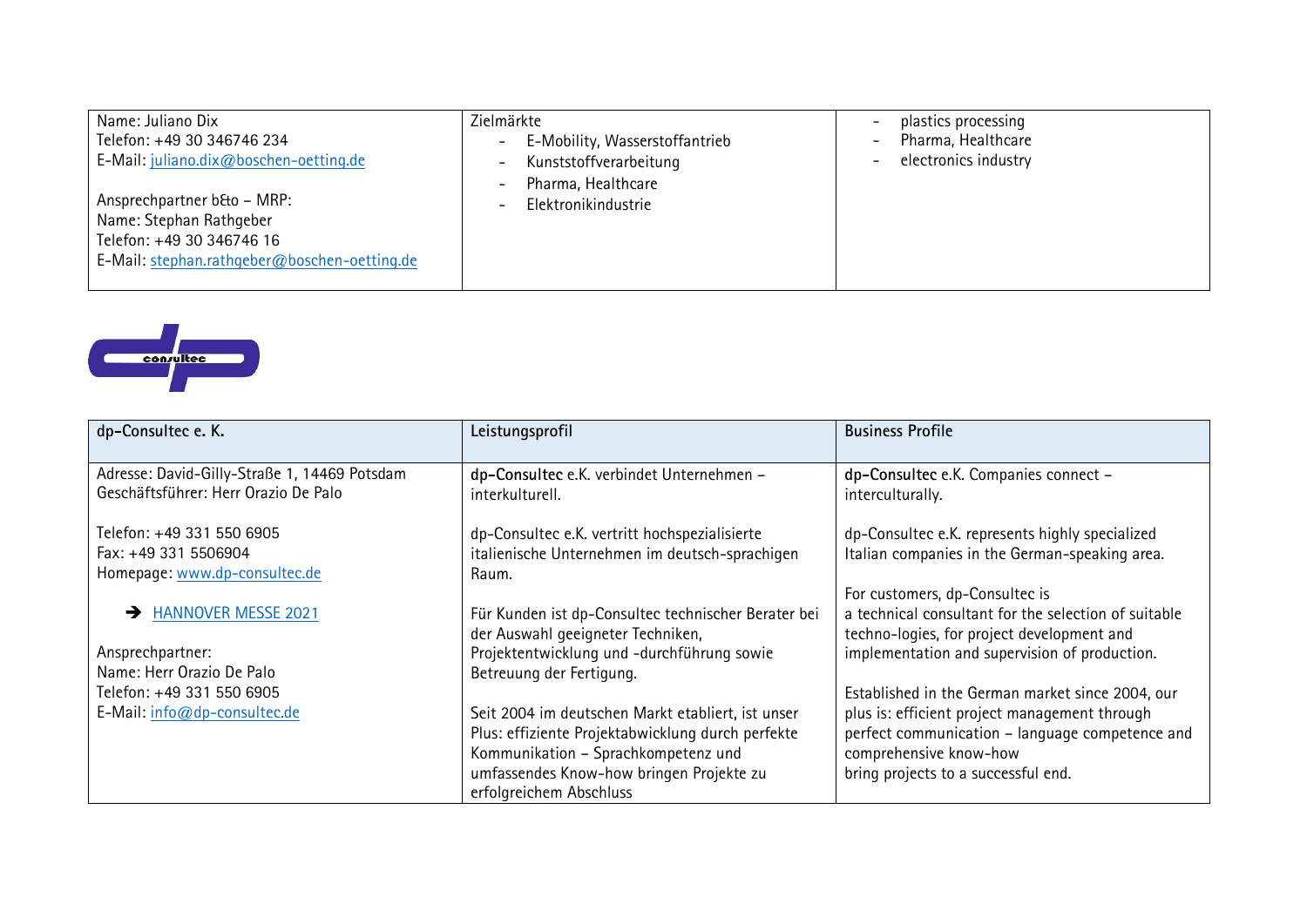| Elektromagnete, Spulen, Hub.-Haftmagnete,<br>Electromagnets, coils, lifting magnets, valves.<br>$\overline{\phantom{0}}$<br>Custom-made stamped parts, bent parts, cable<br>Ventile.<br>- Stanzteile, Biegeteile, Kabelschuhe in<br>lugs.<br>Sonderanfertigung.<br>Sheet metal processing, powder coating,<br>Molded rubber parts, membranes, profiles, seals<br>Blechbearbeitung, Pulverbeschichtung,<br>$-$<br>Gummiformteile, Membrane, Profile,<br>Precision mechanical cutting<br>$-$<br>Dichtungen |
|----------------------------------------------------------------------------------------------------------------------------------------------------------------------------------------------------------------------------------------------------------------------------------------------------------------------------------------------------------------------------------------------------------------------------------------------------------------------------------------------------------|
|----------------------------------------------------------------------------------------------------------------------------------------------------------------------------------------------------------------------------------------------------------------------------------------------------------------------------------------------------------------------------------------------------------------------------------------------------------------------------------------------------------|



| <b>EFEN GmbH</b>                            | Leistungsprofil                                                           | <b>Business Profile</b>                                                         |
|---------------------------------------------|---------------------------------------------------------------------------|---------------------------------------------------------------------------------|
| Adresse: Gewerbepark-Nord 6, 04938 Uebigau- | Ausstellungsgut/Produkt auf der HM 2021                                   | Exhibition good / product at the HM 2021                                        |
| Wahrenbrück                                 | Lösungen für die für die smarte Energie-                                  | Solutions for smart energy supply: SGIM<br>$\overline{\phantom{0}}$             |
| Geschäftsführer: Herr Thomas Münch          | versorgung: SGIM comfort und SGIM light                                   | comfort and SGIM light                                                          |
| Telefon: +49 35365 893 0                    | Sicherheitsschnittstellen von der Einspeisung<br>$\overline{\phantom{0}}$ | Safety interfaces from the feed to the<br>$\overline{\phantom{a}}$              |
| Homepage: www.efen.com                      | bis zum Abnehmer: Sicherungseinsätze,<br>Stromverteilungskomponenten und  | consumer: fuse links, power distribution<br>components and distribution systems |
| <b>HANNOVER MESSE 2021</b>                  | Verteilersysteme                                                          |                                                                                 |
|                                             |                                                                           | Unique selling point / strengths of the company                                 |
| Ansprechpartner:                            | Alleinstellungsmerkmal / Stärken des Unternehmens                         | Simply.More.Quality.                                                            |
| Name: Frau Ivana Saric                      | Einfach.Mehr.Qualität.                                                    | Making energy distribution systems safe -                                       |
| Telefon: +49 35365 893 0                    | Energie-Verteil-Anlagen sicher machen - das                               | that's EFEN for almost 100 years!                                               |
| E-Mail: ivana.saric@efen.com                | ist EFEN, seit fast 100 Jahren!                                           | Target group / main user industry                                               |
|                                             |                                                                           | Power supply                                                                    |
|                                             | Zielgruppe / Hauptanwenderbranche                                         | switchgear construction                                                         |
|                                             | Energieversorgung                                                         | Industry                                                                        |
|                                             | Schaltanlagenbau                                                          |                                                                                 |
|                                             | Industrie                                                                 | Target markets                                                                  |
|                                             | Zielmärkte                                                                | worldwide                                                                       |
|                                             | weltweit                                                                  |                                                                                 |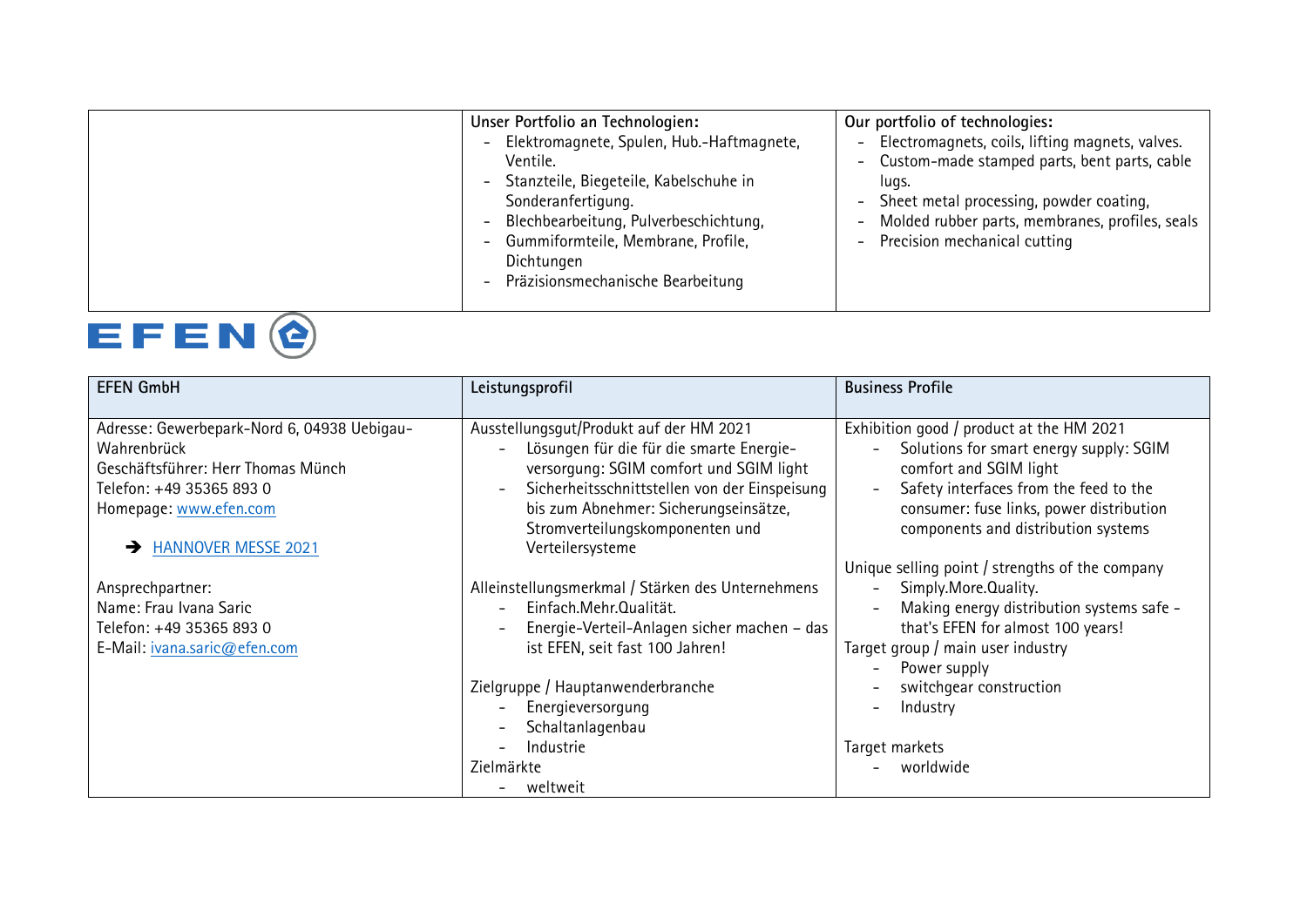

| <b>IHK Cottbus c/o MinGenTec</b>                                                                                                                                                        | Leistungsprofil                                                                                                                                                                                                                                                                                                                                                           | <b>Business Profile</b>                                                                                                                                                                                                                                                                                                                                        |
|-----------------------------------------------------------------------------------------------------------------------------------------------------------------------------------------|---------------------------------------------------------------------------------------------------------------------------------------------------------------------------------------------------------------------------------------------------------------------------------------------------------------------------------------------------------------------------|----------------------------------------------------------------------------------------------------------------------------------------------------------------------------------------------------------------------------------------------------------------------------------------------------------------------------------------------------------------|
| Adresse: Goethestraße 1, 03046 Cottbus<br>Geschäftsführer: Herr Marcus Tolle<br>Telefon: +49 355 365 0<br>Fax: +49 355 365 266<br>Homepage: www.cottbus.ihk.de<br>A HANNOVER MESSE 2021 | Ausstellungsgut/Produkt auf der HM 2021<br>Unterstützung der Bergbau-, Kraftwerks-<br>und Sanierungsbranche beim Kohleausstieg<br>und Strukturwandel in der Lausitz<br>Organisation von Veranstaltungen,<br>Netzwerktreffen, Kooperationsbörsen, B2B-<br>Gesprächen                                                                                                       | Exhibition good / product at the HM 2021<br>Support of the mining and power plants and<br>renovation industries with the coal phase-<br>out and structural change in Lusatia<br>Organisation of events, including networking<br>events, cooperation exchanges, B2B<br>discussions                                                                              |
| Ansprechpartner:<br>Name: Frau Narine George<br>Telefon: +49 355 365 2209<br>E-Mail: narine.george@cottbus.ihk.de<br>Name: Frau Zaurish Aitenova<br>Telefon: +49 355 365 2256           | Organisation von internationalen<br>Fachveranstaltungen, Zusammenstellung von<br>Informationsmaterialien, Teilnahme an<br>internationalen Messen, Empfang von<br>Delegationen<br>Organisation von Unternehmerreisen und<br>Bereitstellung von Marktinformationen                                                                                                          | Organisation of international events for<br>experts, compilation of information<br>materials, participation in international<br>trade fairs, reception of delegations<br>Organisation of business trips and provision<br>of market information<br>Unique Selling Point (USP)/ strengths of the company                                                         |
| E-Mail: ZaurishAitenova@cottbus.ihk.de                                                                                                                                                  | Alleinstellungsmerkmal / Stärken des Unternehmens<br>Entwicklung neuer Geschäftsfelder für<br>Bergbau-Kraftwerks- und<br>Sanierungsbranche<br>Erschließung neuer Zielmärkte durch<br>umfangreiches Netzwerken<br>Identifizierung von FuE-Projekten und<br>Förderprogrammen, Kompetenzvermarktung<br>im In- und Ausland und Unterstützung bei<br>der Internationalisierung | Development of new business areas for the<br>$\overline{\phantom{a}}$<br>mining, power plant and remediation<br>industries<br>Development of new target markets through<br>extensive networks<br>Identification of R&D projects and funding<br>programs, marketing of competencies<br>internally and internationally, and support<br>with internationalisation |
|                                                                                                                                                                                         | Zielgruppe / Hauptanwenderbranche<br>Bergbau<br>Energieversorgung und Verteilung<br>Maschinen- und Fördertechnik                                                                                                                                                                                                                                                          | Target group / main user industry<br>Mining<br>Energy supply and<br>Distribution<br>Machine and conveyor technology                                                                                                                                                                                                                                            |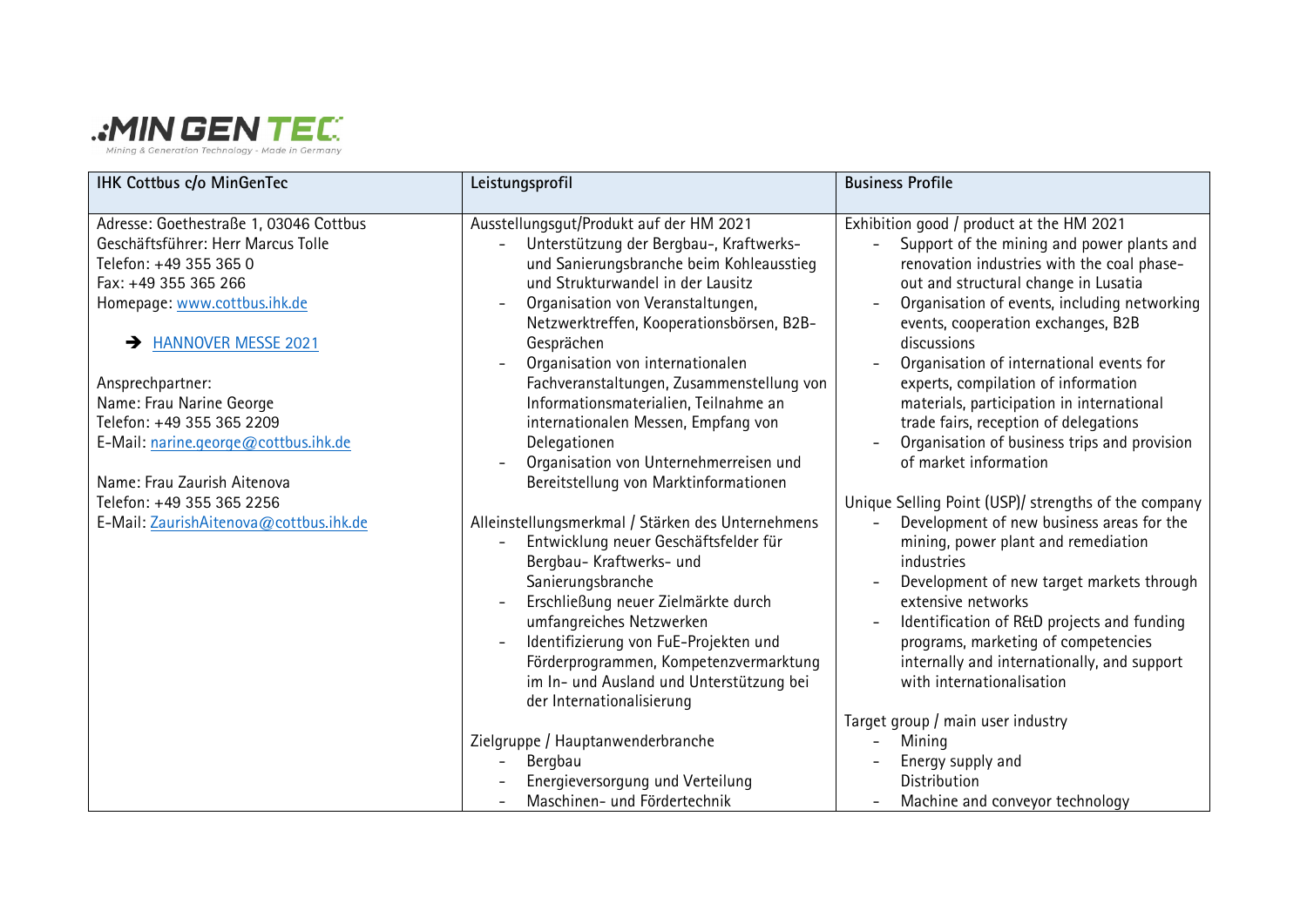| Industrie-Betriebsmittel<br>$\overline{\phantom{0}}$<br>Industriebau<br>$\overline{\phantom{a}}$<br>Automatisierungstechnik und Industrie 4.0<br>$\overline{\phantom{0}}$<br>Dienstleistungen im Bergbau und<br>$\overline{\phantom{0}}$<br>Kraftwerkstechnik<br>Prüf- und Reparaturleistungen<br>$\overline{\phantom{a}}$<br>sonstige Dienstleistungen | Industrial resources<br>$\qquad \qquad$<br>Industrial construction<br>$\overline{\phantom{a}}$<br>Automation technology and Industry 4.0<br>$\overline{\phantom{0}}$<br>Services in mining and power plant<br>$ \,$<br>technology<br>Testing services and repair<br>$-$<br>other services |
|---------------------------------------------------------------------------------------------------------------------------------------------------------------------------------------------------------------------------------------------------------------------------------------------------------------------------------------------------------|-------------------------------------------------------------------------------------------------------------------------------------------------------------------------------------------------------------------------------------------------------------------------------------------|
| Zielmärkte<br>weltweit<br>$\overline{\phantom{a}}$                                                                                                                                                                                                                                                                                                      | Target markets<br>worldwide                                                                                                                                                                                                                                                               |

## **WinMOD®**

| Ingenieurbüro Mewes & Partner GmbH                          | Leistungsprofil                                                                                                                                    | <b>Business Profile</b>                                                                                                            |
|-------------------------------------------------------------|----------------------------------------------------------------------------------------------------------------------------------------------------|------------------------------------------------------------------------------------------------------------------------------------|
| Adresse: Neuendorfstraße 23b, 16761 Henningsdorf            | Ausstellungsgut/Produkt auf der HM 2021                                                                                                            | Exhibition good / product at the HM 2021                                                                                           |
| Geschäftsführer: Herr Holger Wünsche / Herr Thomas<br>Mewes | WinMOD Systemplattform mit<br>$\overline{a}$<br>WinMOD-SIMLINE<br>$\overline{\phantom{0}}$                                                         | WinMOD system platform with<br>$\overline{\phantom{0}}$<br>WinMOD-SIMLINE<br>$\overline{\phantom{a}}$                              |
| Telefon: +49 3302 2097 0                                    |                                                                                                                                                    |                                                                                                                                    |
| Homepage: www.winmod.de                                     | Alleinstellungsmerkmal / Stärken des Unternehmens                                                                                                  | Unique selling point / strengths of the company                                                                                    |
| <b>HANNOVER MESSE 2021</b>                                  | Entwicklung und Vertrieb der<br>$\overline{a}$<br>Systemplattform in einer Hand<br>Training und Support vom Entwickler<br>$\overline{\phantom{0}}$ | Development and sales of the system<br>platform in one hand<br>Training and support from the developer<br>$\overline{\phantom{a}}$ |
| Ansprechpartner:                                            |                                                                                                                                                    |                                                                                                                                    |
| Name: Herr Thomas Mewes                                     | Zielgruppe / Hauptanwenderbranche                                                                                                                  | Target group / main user industry                                                                                                  |
| Telefon: +49 3302 2097 209                                  | Automatisierer in allen Industrien und<br>$\overline{a}$                                                                                           | Automators in all industries and<br>$\overline{\phantom{0}}$                                                                       |
| Fax: +49 3302 2097 111                                      | Technologien für die Virtuelle                                                                                                                     | technologies for virtual commissioning with                                                                                        |
| E-Mail: t.mewes@mewes-partner.de                            | Inbetriebnahme mit dem Digitalen Zwilling                                                                                                          | the digital twin                                                                                                                   |
|                                                             | Betreiber und Hersteller von Maschinen und<br>Anlagen                                                                                              | Operators and manufacturers of machines<br>and systems                                                                             |
|                                                             |                                                                                                                                                    |                                                                                                                                    |
|                                                             | Zielmärkte                                                                                                                                         | Target markets                                                                                                                     |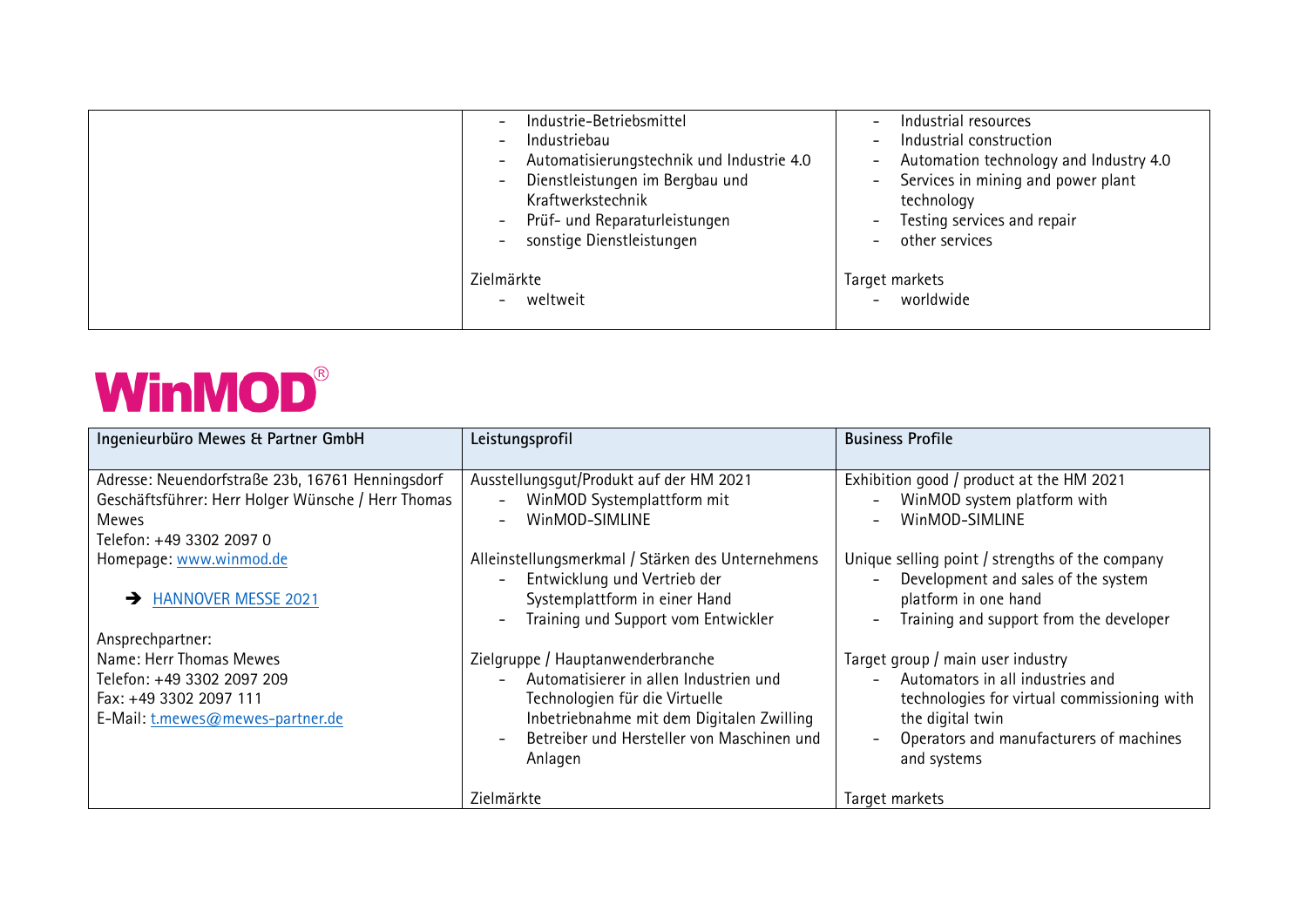|  |  | Prozessindustrie<br>$\overline{\phantom{0}}$<br>Maschinenbau<br>Automobilbau | process industry<br>Mechanical engineering<br>automotive engineering |
|--|--|------------------------------------------------------------------------------|----------------------------------------------------------------------|
|--|--|------------------------------------------------------------------------------|----------------------------------------------------------------------|

Motzener Kunststoff-<br>und Gummiverarbeitung GmbH  $J_{\mathcal{A}}$ 

| Motzener Kunststoff- und Gummiverarbeitung<br>GmbH                                                                                                                                                                                                                                                                                                 | Leistungsprofil                                                                                                                                                                                                                                                                                                                                                                                                                                                                                                                                                                                                                                                                                                                                                                                                                                                                                                                                                     | <b>Business Profile</b>                                                                                                                                                                                                                                                                                                                                                                                                                                                                                                                                                                                                                                                                                                                                                                                                                                                                                                                           |
|----------------------------------------------------------------------------------------------------------------------------------------------------------------------------------------------------------------------------------------------------------------------------------------------------------------------------------------------------|---------------------------------------------------------------------------------------------------------------------------------------------------------------------------------------------------------------------------------------------------------------------------------------------------------------------------------------------------------------------------------------------------------------------------------------------------------------------------------------------------------------------------------------------------------------------------------------------------------------------------------------------------------------------------------------------------------------------------------------------------------------------------------------------------------------------------------------------------------------------------------------------------------------------------------------------------------------------|---------------------------------------------------------------------------------------------------------------------------------------------------------------------------------------------------------------------------------------------------------------------------------------------------------------------------------------------------------------------------------------------------------------------------------------------------------------------------------------------------------------------------------------------------------------------------------------------------------------------------------------------------------------------------------------------------------------------------------------------------------------------------------------------------------------------------------------------------------------------------------------------------------------------------------------------------|
| Adresse: Mittenwalder Straße 79, 15749<br>Mittenwalde OT Motzen<br>Geschäftsführer: Herr Matthias König<br>Telefon: +49 33769 8940<br>Homepage: www.kunststoff-gummi.de<br><b>HANNOVER MESSE 2021</b><br>$\rightarrow$<br>Ansprechpartner:<br>Name: Herr Matthias König<br>Telefon: +49 33769 89445<br>E-Mail: matthias.koenig@kunststoff-gummi.de | Ausstellungsgut/Produkt auf der HM 2021<br>unser Sortiment umfasst spritzgegossene<br>Formteile aus thermoplastischen<br>Werkstoffen<br>Formteile aus Gummi<br>$\overline{\phantom{0}}$<br>O-Ringe bis 1500 mm Durchmesser<br>$\overline{\phantom{a}}$<br>Verbundteile aus Kunststoff und Kautschuk<br>$\overline{\phantom{0}}$<br>Multi-Wildschutzwarner<br>$\overline{\phantom{0}}$<br>Verstärkte Kunststoffteile<br>$\overline{\phantom{a}}$<br>Werkzeugbau<br>$\overline{a}$<br>Kondensatoren-Dichtungen<br>Alleinstellungsmerkmal / Stärken des Unternehmens<br>Innovative Gummi-Mischungen zur<br>$\overline{\phantom{0}}$<br>Erreichung kundenspezifischer Resistenzen<br>(dynamische, chemische und thermische<br>Belastung, große Teile, Strahlenvernetzung)<br>langjährige Erfahrungen im Spritzguss,<br>Werkzeugbau, Mischungsherstellung<br>Das Sortiment beinhaltet über 1.000<br>verschiedene Erzeugnisse für die<br>verschiedensten Industriezweige. | Exhibition good / product at the HM 2021<br>Our range includes injection molded parts<br>made of thermoplastic materials<br>molded parts made of rubber<br>$\overline{\phantom{a}}$<br>O-rings up to 1500 mm in diameter<br>$\overline{\phantom{a}}$<br>Composite parts made of plastic and rubber<br>$\overline{\phantom{a}}$<br>Multi-functional wild animal protection<br>$\qquad \qquad -$<br>Reinforced plastic parts<br>$\overline{\phantom{a}}$<br>Tool making<br>$\overline{\phantom{0}}$<br>capacitor fealings<br>Unique selling point / strengths of the company<br>Innovative rubber compounds to achieve<br>customer-specific resistances (dynamic,<br>thermal, chemical, super-large parts,<br>radiation crosslinking)<br>Long time experiences in injection moulding,<br>tooling and compounds design<br>The range includes over 1,000 different<br>products for a wide variety of industries.<br>Target group / main user industry |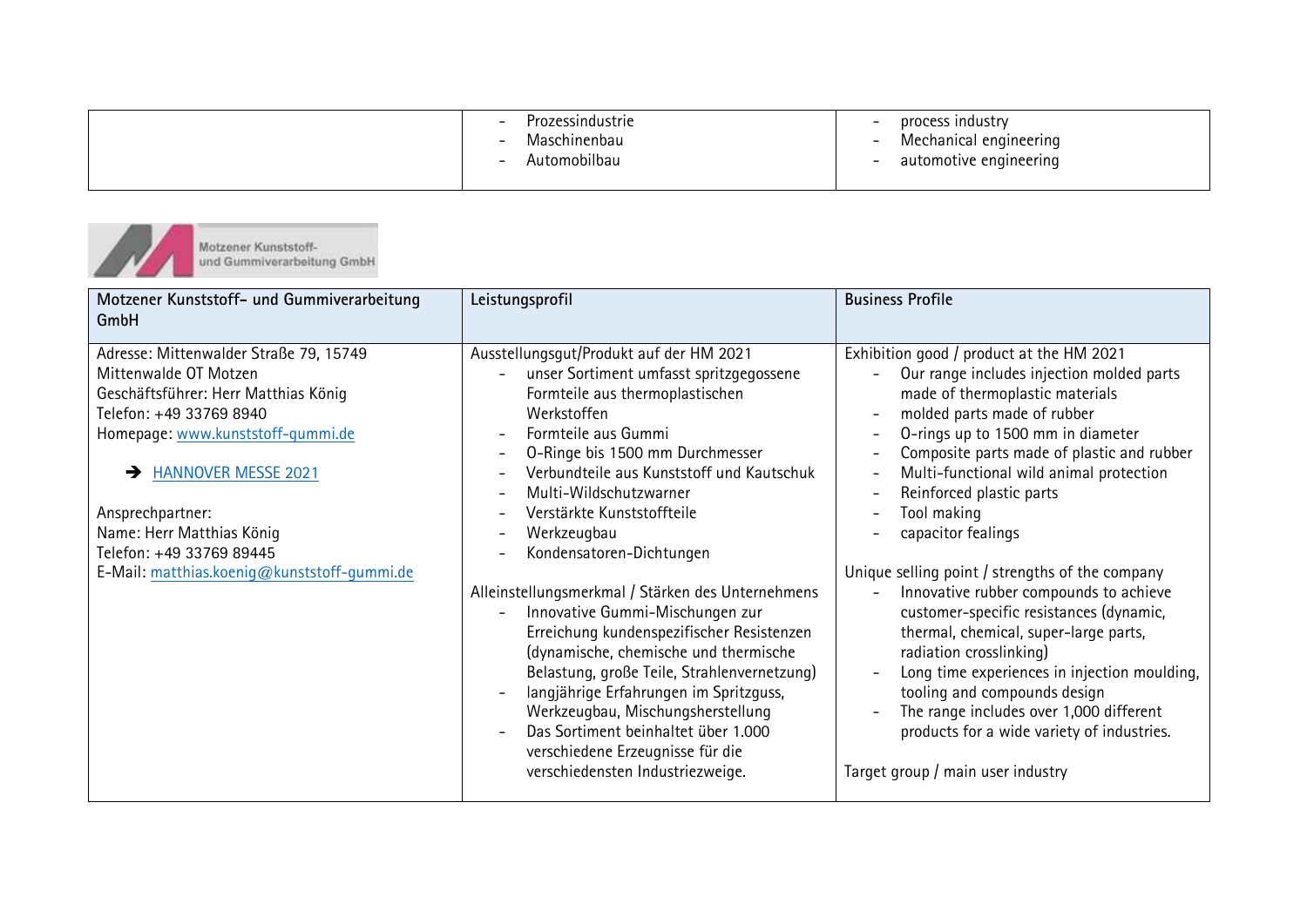| Zielgruppe / Hauptanwenderbranche<br>Industrie, Maschinenbau, Automobilbranche,<br>Bergbau, Baumaschinen, Landmaschinen,<br>Energiewirtschaft<br>Einkäufer, Konstrukteure und Entwickler, die<br>Projekte haben und nach kundenspezifischen<br>Lösungen suchen | Industry, mechanical engineering,<br>automotive, mining, construction machinery,<br>agricultural machinery, energy industry<br>Buyers, engineers and developers who have<br>projects and are looking for a customized<br>solutions |
|----------------------------------------------------------------------------------------------------------------------------------------------------------------------------------------------------------------------------------------------------------------|------------------------------------------------------------------------------------------------------------------------------------------------------------------------------------------------------------------------------------|
| Zielmärkte<br>Deutschland<br>$\qquad \qquad$<br>Europa (Polen, Skandinavien, Österreich)<br>Russland                                                                                                                                                           | Target markets<br>Germany<br>Europe (Poland, Scandinavia, Austria)<br>Russia                                                                                                                                                       |



| Netzwerk Leichtbau Metall Brandenburg<br>c/o WFBB | Leistungsprofil                                           | <b>Business Profile</b>                                     |
|---------------------------------------------------|-----------------------------------------------------------|-------------------------------------------------------------|
| Adresse: Babelsberger Straße 21, 14473 Potsdam    | Ausstellungsgut/Produkt auf der HM 2021                   | Products                                                    |
| Telefon: +49 331 73061 135                        | Leichtbau made in Brandenburg<br>$\overline{\phantom{a}}$ | lightweight made in Brandenburg<br>$\overline{\phantom{a}}$ |
| Fax: +49 331 73061 149                            | Metall- und Hybrid-Leichtbaulösungen                      | metal and hybrid lightweight solutions                      |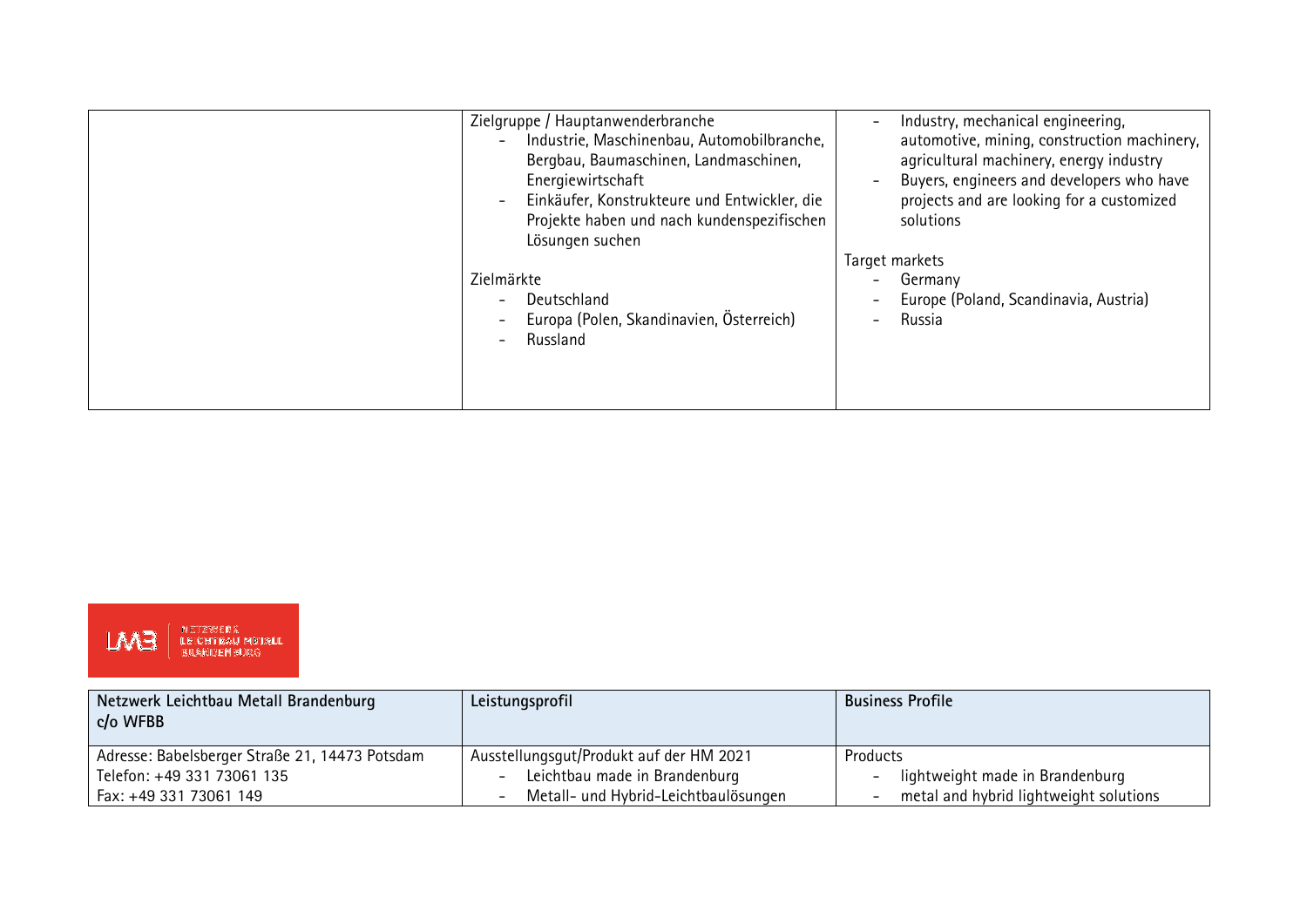| Homepage: www.leichtbau-bb.de<br>E-Mail: info@leichtbau-bb.de<br><b>HANNOVER MESSE 2021</b><br>$\rightarrow$                       | Materialien und Werkstoffe<br>$\overline{\phantom{0}}$<br>Konstruktion und Systemoptimierung<br>$\overline{\phantom{a}}$<br>Bearbeitungs- und Verarbeitungstechno-<br>logien                                                                                                                                                                          | materials<br>design, construction and system<br>optimization<br>production and processing technologies                                                                                                                                                                                                                              |
|------------------------------------------------------------------------------------------------------------------------------------|-------------------------------------------------------------------------------------------------------------------------------------------------------------------------------------------------------------------------------------------------------------------------------------------------------------------------------------------------------|-------------------------------------------------------------------------------------------------------------------------------------------------------------------------------------------------------------------------------------------------------------------------------------------------------------------------------------|
| Ansprechpartner:<br>Name: Herr Gregor Holst<br>Telefon: +49 30 293697 12<br>Fax: +49 30 293697 11<br>E-Mail: holst@leichtbau-bb.de | Alleinstellungsmerkmal / Stärken des Unternehmens<br>offener Verbund starker Partner aus<br>Wirtschaft und Wissenschaft mit<br>spezialisierten Leichtbaukompetenzen<br>systemischer Leichtbauansatz entlang der<br>$\overline{\phantom{a}}$<br>Wertschöpfungsketten<br>kooperative Leichtbauinnovationen in<br>Konstruktion, Produktion und Anwendung | <b>Unique Selling Points</b><br>open association of strong industrial and<br>$\overline{\phantom{0}}$<br>scientific partners providing specialized<br>lightweight expertise<br>systemic and integrated approach to<br>lightweight solutions<br>cooperative innovations connecting design,<br>materials, production and applications |
|                                                                                                                                    | Zielgruppe / Hauptanwenderbranche<br>Automotive<br>Schienenfahrzeugbau<br>$\qquad \qquad -$<br>Luft- und Raumfahrt<br>$\overline{\phantom{a}}$<br>Maschinenbau<br>$\overline{\phantom{a}}$<br>Energietechnik                                                                                                                                          | Target sectors<br>automotive<br>railway vehicle construction<br>aviation<br>mechanical engineering<br>energy technology                                                                                                                                                                                                             |
|                                                                                                                                    | Zielmärkte<br>Berlin-Brandenburg<br>$\qquad \qquad$<br>Deutschland<br>$\overline{\phantom{0}}$<br>Europa<br>$\overline{\phantom{m}}$                                                                                                                                                                                                                  | target markets<br>Berlin-Brandenburg<br>Germany<br>Europe                                                                                                                                                                                                                                                                           |



| Produkte bei HM 2021 | Products at HM 2021<br>Network for Reuse of Li-ion batteries |
|----------------------|--------------------------------------------------------------|
|                      |                                                              |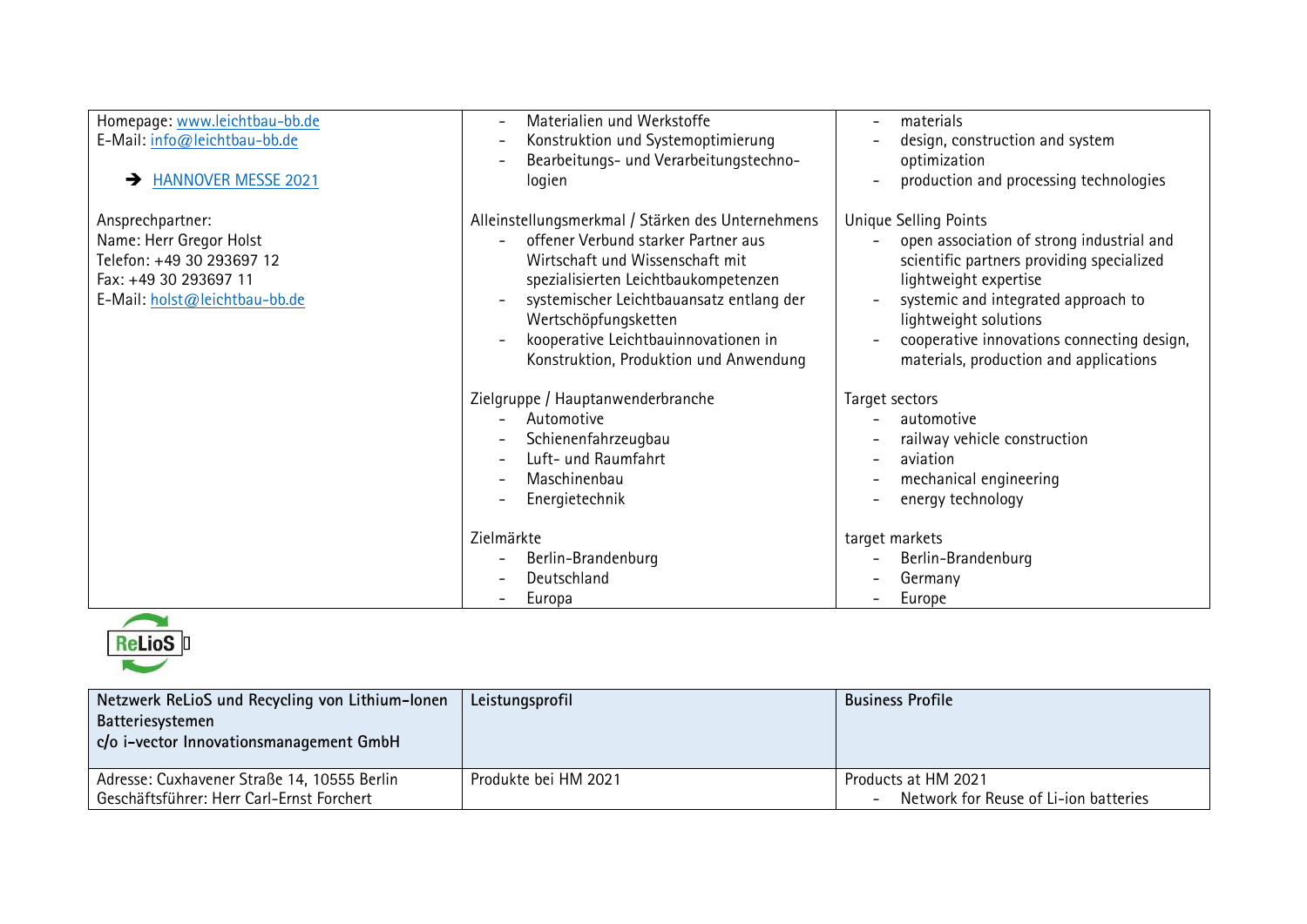| Telefon: +49 30 22 500 321                          | Netzwerk zur Wiederverwendung von Li-<br>$\overline{\phantom{a}}$                                                                           | Battery pack                                                                                          |
|-----------------------------------------------------|---------------------------------------------------------------------------------------------------------------------------------------------|-------------------------------------------------------------------------------------------------------|
| Fax: +49 30 22 500 329                              | Ionen-Batterien                                                                                                                             |                                                                                                       |
| Homepage: www.relios.org oder www.i-vector.de       | Batteriepack<br>$\overline{\phantom{a}}$                                                                                                    | Goals of ReLioS                                                                                       |
| A HANNOVER MESSE 2021                               | Ziele von ReLioS<br>Entwicklung und Aufbau eines Ökosystems<br>$\overline{\phantom{a}}$                                                     | Development and establish-ment of an<br>ecosystem for the sustainable use of cell-<br>based batteries |
| Ansprechpartner:                                    | für die nachhaltige Nutzung zellbasierter                                                                                                   | Reuse and 2 <sup>nd</sup> Use of battery cells<br>$\overline{\phantom{0}}$                            |
| Name: Frau Angela Blume                             | <b>Batterien</b>                                                                                                                            |                                                                                                       |
| Telefon: +49 30 22 500 323                          | Wiederverwendung und 2. Verwendung von<br>$\overline{\phantom{a}}$                                                                          | Target markets                                                                                        |
| Fax: +49 30 22 500 329<br>E-Mail: blume@i-vector.de | <b>Batteriezellen</b>                                                                                                                       | Reuse and 2 <sup>nd</sup> Use of battery systems<br>Recycling technologies                            |
|                                                     | Zielmärkte                                                                                                                                  |                                                                                                       |
|                                                     | Wiederverwendung und 2. Verwendung von<br>$\overline{\phantom{a}}$<br>Batteriesystemen<br>Recyclingtechnologien<br>$\overline{\phantom{a}}$ |                                                                                                       |



| Regionaler Wachstumskern Frankfurt (Oder)/     | Leistungsprofil                              | <b>Business Profile</b>                                          |
|------------------------------------------------|----------------------------------------------|------------------------------------------------------------------|
| Eisenhüttenstadt                               |                                              |                                                                  |
| c/o Investor Center Ostbrandenburg GmbH        |                                              |                                                                  |
| Adresse: Im Technologiepark 1, 15236 Frankfurt | Ausstellungsgut/Produkt auf der HM 2021      | Product / topic of the exhibition                                |
| (0 <sub>der</sub> )                            | Frankfurt (Oder) und Eisenhüttenstadt bilden | As part of the German capital region<br>$\overline{\phantom{a}}$ |
| Geschäftsführer: Herr Christopher Nüßlein      | das wirtschaftliche Zentrum in               | Frankfurt (Oder) and Eisenhüttenstadt, form                      |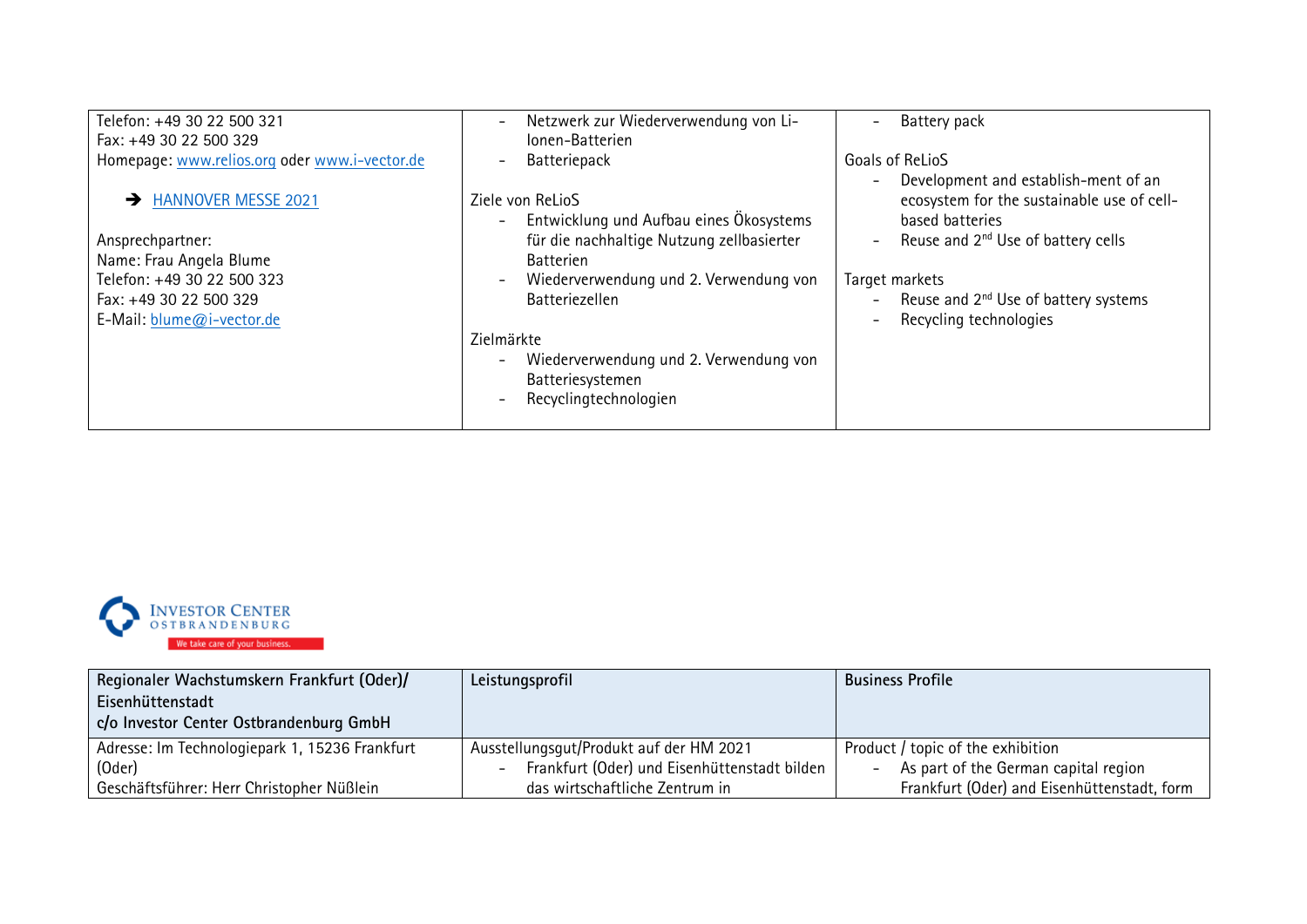| Telefon: +49 335 557 1300 | Ostbrandenburg und sind Teil der                             | the economic centres of East Brandenburg                                 |
|---------------------------|--------------------------------------------------------------|--------------------------------------------------------------------------|
| Homepage: www.icob.de     | Hauptstadtregion Berlin-Brandenburg                          | and are shaping the industrial and social                                |
| E-Mail: info@icob.de      |                                                              | profile of the entire region                                             |
|                           | Alleinstellungsmerkmal / Stärken des Unternehmens            |                                                                          |
| A HANNOVER MESSE 2021     | Hervorragende Verkehrsanbindung                              | Unique selling point / strengths of the company                          |
|                           | Gut ausgebaute Infrastruktur für Industrie                   | the well-developed infrastructure and the<br>$\overline{\phantom{a}}$    |
| Ansprechpartner:          | und Logistik                                                 | good transport connection                                                |
| Name: Frau Irina Kania    |                                                              | Strong industrial and logistical environment<br>$\overline{\phantom{0}}$ |
| Telefon: +49 335 557 2203 | Zielgruppe / Hauptanwenderbranche                            |                                                                          |
| E-Mail: kania@icob.de     | Zulieferer und Dienstleister der<br>$\overline{\phantom{0}}$ | Target group / target sector                                             |
|                           | Elektromobilität / Automotive, Metallbe-                     | Component supplying industry E-Mobility<br>$\overline{\phantom{0}}$      |
|                           | /verarbeitung                                                | and automotive                                                           |
|                           | Papier- und Kunststoffindustrie                              | Metal production and -processing<br>$\overline{\phantom{0}}$             |
|                           |                                                              | Paper and plastics industry<br>$\overline{\phantom{0}}$                  |
|                           | Zielmärkte                                                   |                                                                          |
|                           | Mittel- und Osteuropa<br>$\overline{\phantom{a}}$            | Target market                                                            |
|                           |                                                              | <b>Central and Eastern Europe</b><br>$\overline{\phantom{0}}$            |
|                           |                                                              |                                                                          |



| <b>SOLARC Innovative Solarprodukte GmbH</b>                                                                                                                             | Leistungsprofil                                                                                                                                                          | <b>Business Profile</b>                                                                                                                                                                                                                     |
|-------------------------------------------------------------------------------------------------------------------------------------------------------------------------|--------------------------------------------------------------------------------------------------------------------------------------------------------------------------|---------------------------------------------------------------------------------------------------------------------------------------------------------------------------------------------------------------------------------------------|
| Adresse: Glogauer Straße 21, 10999 Berlin<br>Geschäftsführer: Herr Dieter Werner<br>Telefon: +49 30 319 85 54 00<br>Homepage: www.solarc.de<br>E-Mail: messen@solarc.de | Ausstellungsgut/Produkt auf der HM 2021<br>Kundenspezifische Solarmodule<br>$ \,$<br>Solarladeregler und DC/DC-Wandler<br>Motor- und Lichtsteuerungen<br>Batteriesysteme | Product / topic of the exhibition<br>Customised solar modules<br>$\overline{\phantom{0}}$<br>Solar charge controllers and DC/DC<br>$\overline{\phantom{0}}$<br>converters.<br>motor and lighting control units,<br>$\overline{\phantom{a}}$ |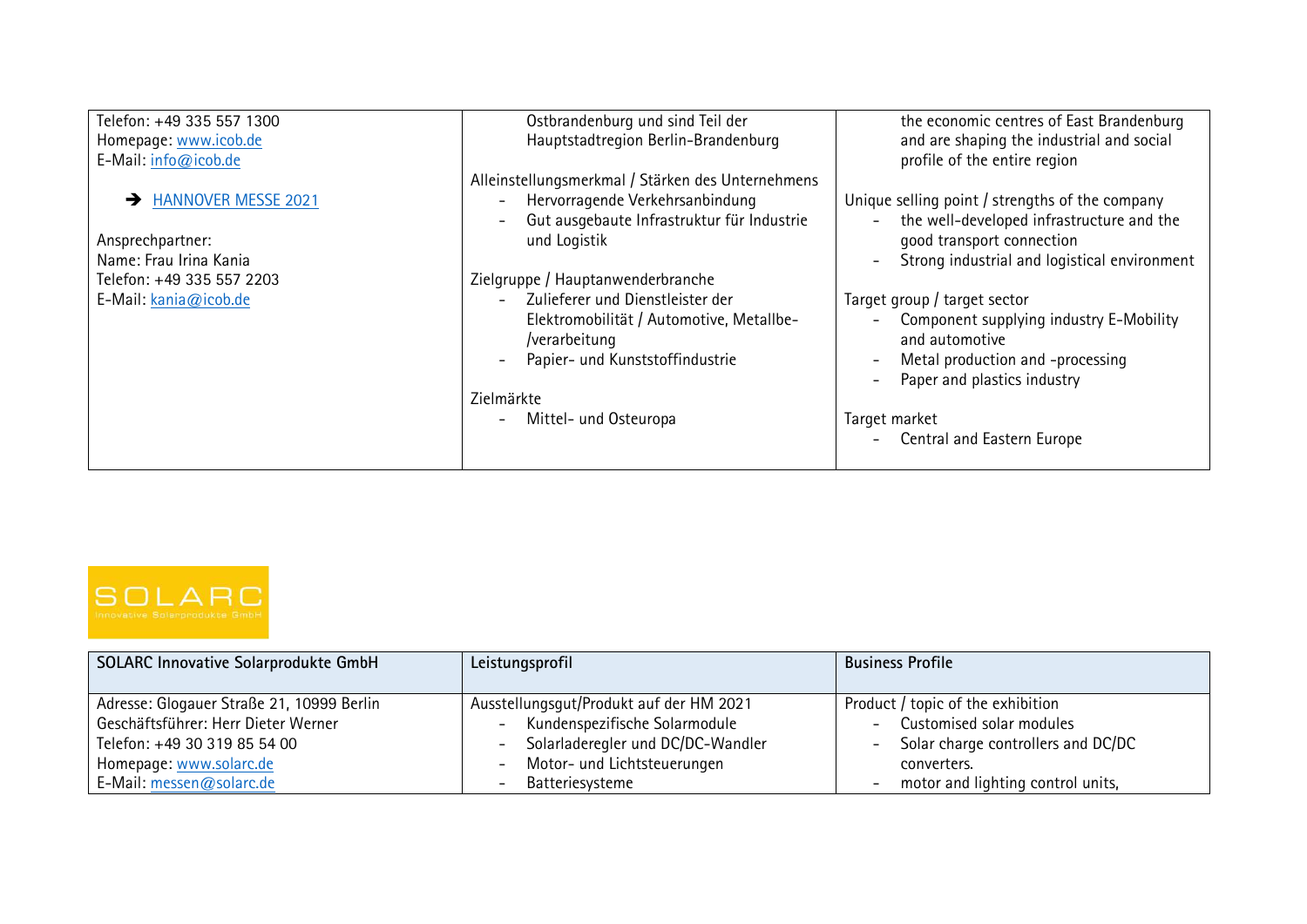| <b>HANNOVER MESSE 2021</b><br>$\rightarrow$<br>Ansprechpartner:<br>Name: Herr Abdullah Nitardy<br>Telefon: +49 30 319 85 54 00<br>E-Mail: messen@solarc.de | GPS-Ortungssysteme (Tracking)<br>$\overline{a}$<br>Solarsysteme für Bushaltestellen, Verkehrs-,<br>$\overline{\phantom{0}}$<br>Motor- und Lichtssteuerungen<br>Kundenspezifische Komplettentwicklungen<br>$\overline{\phantom{0}}$<br>von Lampen<br>Komplette Neuentwicklung von<br>Solarprodukten                                                              | battery systems<br>$\overline{\phantom{a}}$<br>GPS tracking systems<br>$\overline{\phantom{a}}$<br>Solar power systems for bus stops, traffic-,<br>$\overline{a}$<br>motor- and lighting control units<br>Customised complete lamp developments<br>$\overline{\phantom{0}}$<br>Complete new product development of new<br>$\overline{\phantom{0}}$<br>solar-powered products |
|------------------------------------------------------------------------------------------------------------------------------------------------------------|-----------------------------------------------------------------------------------------------------------------------------------------------------------------------------------------------------------------------------------------------------------------------------------------------------------------------------------------------------------------|------------------------------------------------------------------------------------------------------------------------------------------------------------------------------------------------------------------------------------------------------------------------------------------------------------------------------------------------------------------------------|
|                                                                                                                                                            | Alleinstellungsmerkmal / Stärken des Unternehmens<br>SOLARC ist der Spezialist für innovative<br>Low-power, autarke, solare Insellösungen<br>und für die Entwicklung neuer<br>solarbetriebener Lösungen.                                                                                                                                                        | Unique selling point / strengths of the company<br>SOLARC is the specialist for innovative low-<br>power, autarkic, solar off-grid solutions and<br>for the development of complete new solar-<br>powered solution.                                                                                                                                                          |
|                                                                                                                                                            | Zielgruppe / Hauptanwenderbranche<br>Wir sind die richtige Adresse für<br>$\overline{a}$<br>Unternehmen, die einen verlässlichen und<br>erfahrenen Partner für die Entwicklung und<br>Produktion kundenspezifischer<br>Komponenten, für eine Solarversorgung ihrer<br>Produkte oder eine für Produktentwicklung,<br>vom Prototyp bis zur Serienfertigung suchen | Target group / target sector<br>We are the right address for those<br>$\overline{\phantom{0}}$<br>companies seeking for an experienced and a<br>reliable partner to develop and manufacture<br>customised components for a solar power-<br>supply for their product or a complete new<br>solar-powered solution, from the prototype<br>to series run.                        |
|                                                                                                                                                            | Zielmärkte<br>Weltweit                                                                                                                                                                                                                                                                                                                                          | Target market<br>worldwide                                                                                                                                                                                                                                                                                                                                                   |



| Sroka Stahl- und Anlagenbau UG & Co.KG | Leistungsprofil | <b>Business Profile</b> |
|----------------------------------------|-----------------|-------------------------|
|----------------------------------------|-----------------|-------------------------|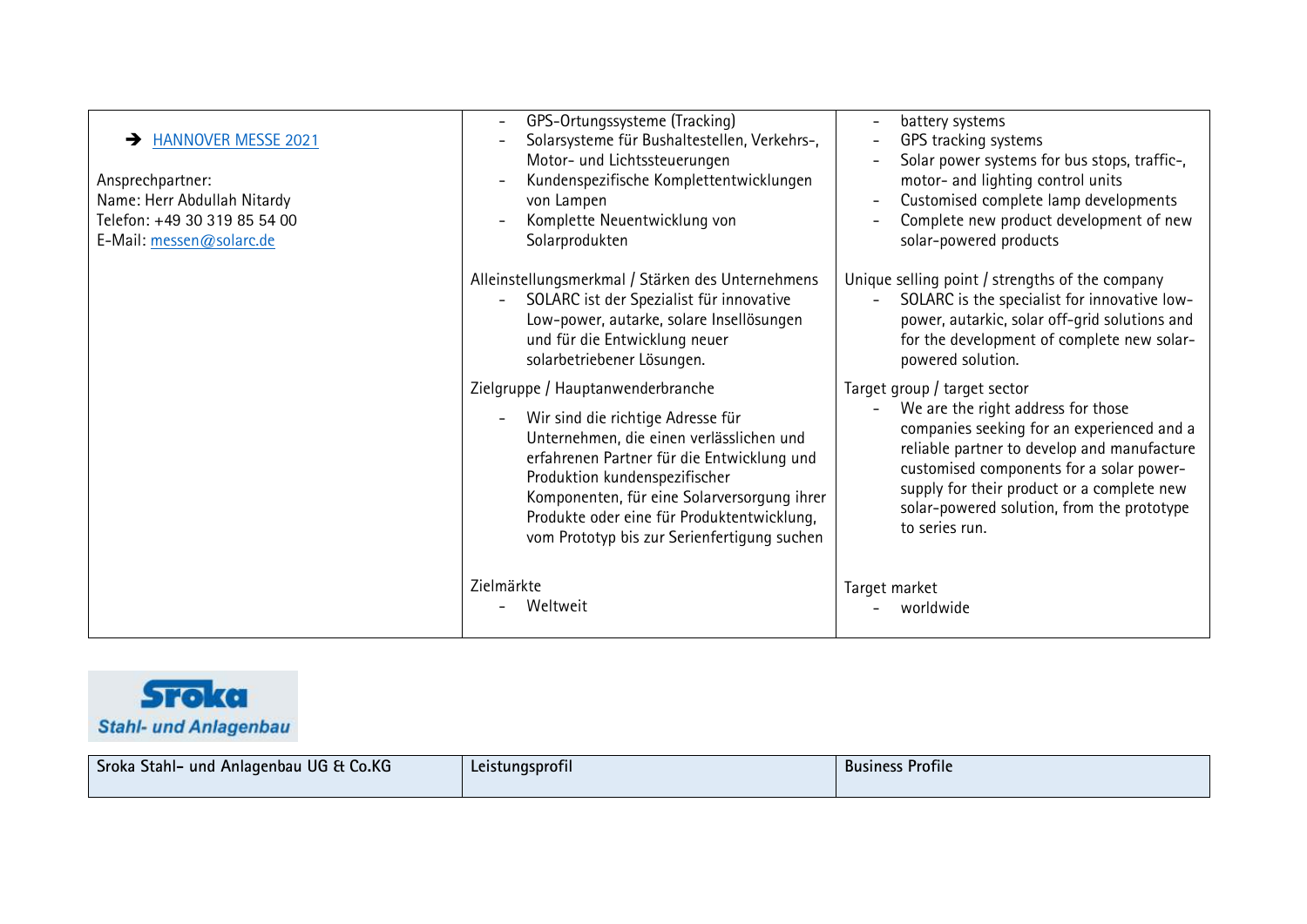| Adresse: Doberow 3, 14797 Kloster Lehnin | Ausstellungsgut/Produkt auf der HM 2021                              | Exhibition good / product at the HM 2021                                |
|------------------------------------------|----------------------------------------------------------------------|-------------------------------------------------------------------------|
| Geschäftsführer: Herr Joachim Sroka      | Regenerative Kleinkraftwerke 24/7 zur                                | Regenerative small power plants 24/7 for<br>$\equiv$                    |
| Telefon: +49 3382 7415 0                 | Realisierung von Insellösungen von 10 bis                            | the implementation of island solutions from                             |
| Homepage: www.sroka-stahlbau.de          | 750 kW                                                               | 10 to 750 kW                                                            |
| E-Mail: info@sroka.de                    | HES <sup>®</sup> Hybrid-Energiesysteme                               | HES <sup>®</sup> hybrid energy systems                                  |
|                                          | HET <sup>®</sup> Hybrid-Energietürme                                 | HET <sup>®</sup> hybrid energy towers                                   |
| A HANNOVER MESSE 2021                    |                                                                      |                                                                         |
|                                          | Alleinstellungsmerkmal / Stärken des Unternehmens                    | Unique selling point / strengths of the company                         |
| Ansprechpartner:                         | Alles aus einer Hand - Planung, Herstellung,                         | Everything from a single source - planning,<br>$\overline{\phantom{a}}$ |
| Name: Herr Joachim Sroka                 | Montage, Inbetriebnahme, Service                                     | manufacture, assembly, commissioning,                                   |
| Telefon: +49 172 38 38 389               | 15 Jahre Produkt-, Montage-, und                                     | service                                                                 |
| E-Mail: sroka@sroka.de                   | Serviceerfahrung mit                                                 | 15 years of product, assembly and service                               |
|                                          | Kleinwindenergieanlagen 5 bis 100 kW                                 | experience with small wind turbines 5 to                                |
|                                          |                                                                      | 100 kW                                                                  |
|                                          | Zielgruppe                                                           |                                                                         |
|                                          | Ingenieurbüros für Erneuerbare Energien                              | target group                                                            |
|                                          | Energieberater                                                       | Engineering offices for renewable energies<br>$\overline{\phantom{a}}$  |
|                                          | Ausland: Generalpartner Vertrieb und                                 | energy advisor                                                          |
|                                          | Montage                                                              | Abroad: general partner sales and                                       |
|                                          |                                                                      | installation                                                            |
|                                          | Hauptanwenderbranche                                                 |                                                                         |
|                                          | Industrielle Verbraucher in Gewerbegebieten                          | Main user industry                                                      |
|                                          | Betreiber von                                                        | Industrial consumers in business parks<br>$\overline{\phantom{a}}$      |
|                                          | Meerwasserentsalzungsanlagen                                         | Operator of seawater desalination plants                                |
|                                          | Betreiber von Trink- und Abwasseranlagen<br>$\overline{\phantom{a}}$ | Operator of drinking and sewage systems<br>$\overline{\phantom{0}}$     |
|                                          | Kommunen                                                             | municipalities<br>$\qquad \qquad -$                                     |
|                                          | Landwirte                                                            | farmers                                                                 |
|                                          | Betreiber von Telekommunikationsmasten                               | Telecommunications mast operators                                       |
|                                          | Stromnetzferne Energiebedarfe                                        | Energy requirements away from the grid                                  |
|                                          |                                                                      |                                                                         |
|                                          | Zielmärkte                                                           | Target markets                                                          |
|                                          | Deutschland                                                          | Germany                                                                 |
|                                          | Nord- und Nordwesteuropa                                             | North and North West Europe                                             |
|                                          | Nördliches und südliches Afrika /                                    | Northern and Southern Africa / Coastal                                  |
|                                          | Küstenregionen                                                       | Regions                                                                 |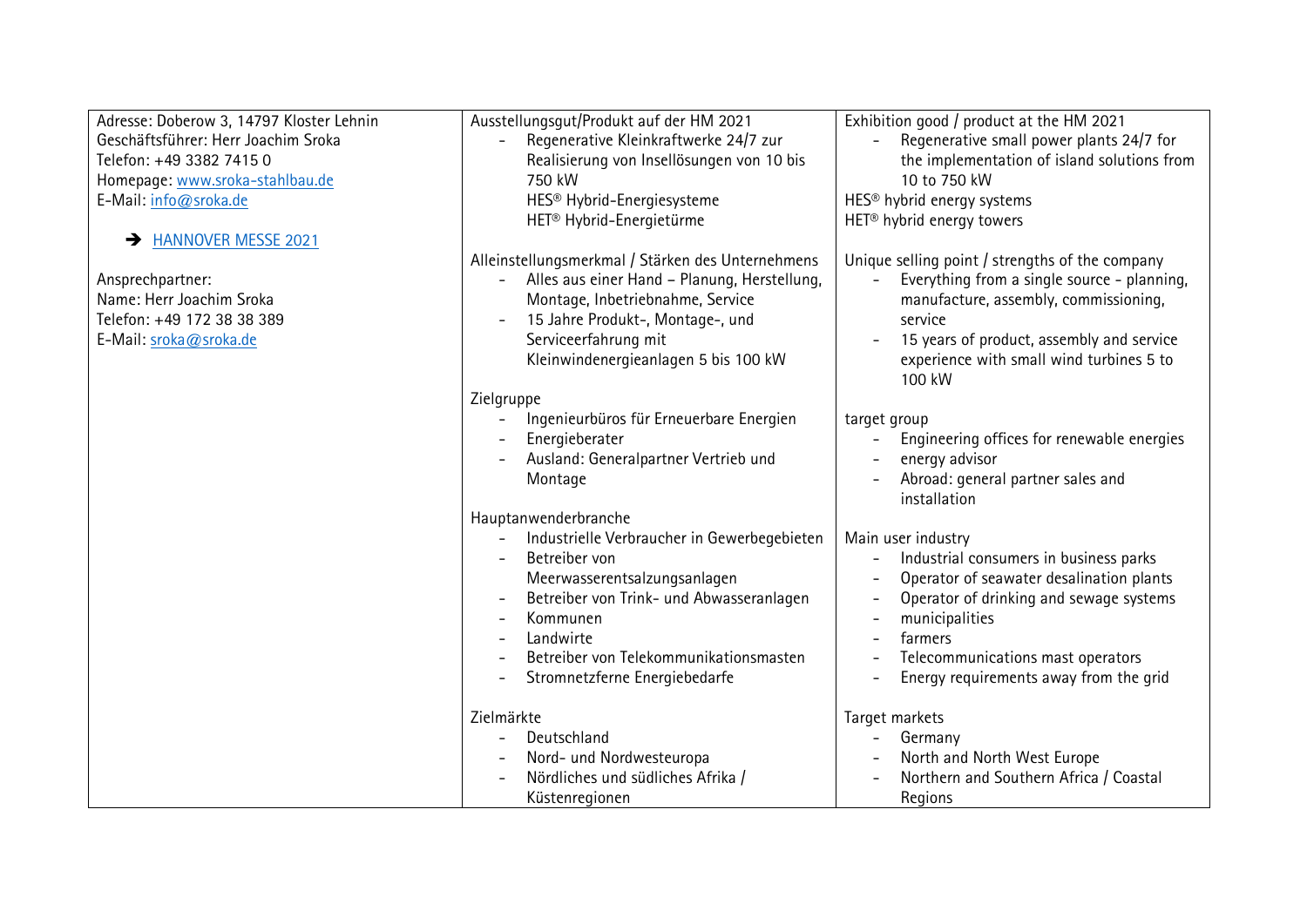- Inselstaaten

- Island states



| Tradeoffice24.com GmbH                                                                                                                                                                                                                                          | Leistungsprofil                                                                                                                                                                                                                                                                                                                                                                | <b>Business Profile</b>                                                                                                                                                                                                                                                                                                                                                                                           |
|-----------------------------------------------------------------------------------------------------------------------------------------------------------------------------------------------------------------------------------------------------------------|--------------------------------------------------------------------------------------------------------------------------------------------------------------------------------------------------------------------------------------------------------------------------------------------------------------------------------------------------------------------------------|-------------------------------------------------------------------------------------------------------------------------------------------------------------------------------------------------------------------------------------------------------------------------------------------------------------------------------------------------------------------------------------------------------------------|
| Adresse: Westhafenstraße 1, 13353 Berlin<br>Geschäftsführer: Herr Dipl.-Wirt.-Ing. Piotr Winiarski<br>Telefon: +49 30 2196 6038<br>Fax: +49 30 21 966 174<br>Homepage: www.tradeoffice24.com<br><b>HANNOVER MESSE 2021</b><br>$\rightarrow$<br>Ansprechpartner: | Ausstellungsgut/Produkt auf der HM 2021<br>Erschließung ausländischer Märkte für Im-<br>und Export in Polen, Deutschland, DACH und<br>Mittelosteuropa<br>Führung ausländischer Vertretungen in<br>Deutschland und Polen inkl. repräsentativen<br>Geschäftsadressen und komplexen Business-<br>und Büroservices vor Ort                                                         | Exhibit/product at HM 2021<br>Development of foreign markets for import<br>and export in Poland, Germany, DACH and<br>Central Eastern Europe<br>Management of foreign representative<br>$\overline{a}$<br>offices in Germany and Poland including<br>representative business addresses and<br>complex business and office services on site                                                                        |
| Name: Herr Piotr Winiarski<br>Telefon: +49 30 2196 6038<br>E-Mail: office@tradeoffice24.com                                                                                                                                                                     | Alleinstellungsmerkmal / Stärken des Unternehmens<br>Über 20 Jahre auf dem Markt mit<br>professioneller Expertise<br>Internes mehrsprachiges Team von<br>Ingenieuren und Marketingspezialisten<br>Internes mehrsprachiges Team von<br>internationalen Rechts- und Steuerberatern<br>Praxisorientierte Betreuung bei der<br>internationalen Markterschließung aus einer<br>Hand | Unique selling proposition / strengths of the<br>company<br>Over 20 years on the market with<br>professional expertise<br>Internal multilingual team of engineers and<br>$\overline{\phantom{a}}$<br>marketing specialists<br>Internal multilingual team of international<br>$\qquad \qquad -$<br>legal and tax advisors<br>Practice-oriented support in international<br>market development from a single source |
|                                                                                                                                                                                                                                                                 | Zielgruppe / Hauptanwenderbranche<br>verarbeitende Industrie<br>Produktionsbetriebe<br>Dienstleister im Ingenieurwesen<br><b>B2B, B2C</b>                                                                                                                                                                                                                                      | Target group / main user industry<br>processing industry<br>$\overline{\phantom{a}}$<br>production companies<br>engineering service providers<br><b>B2B, B2C</b><br>$\overline{\phantom{a}}$                                                                                                                                                                                                                      |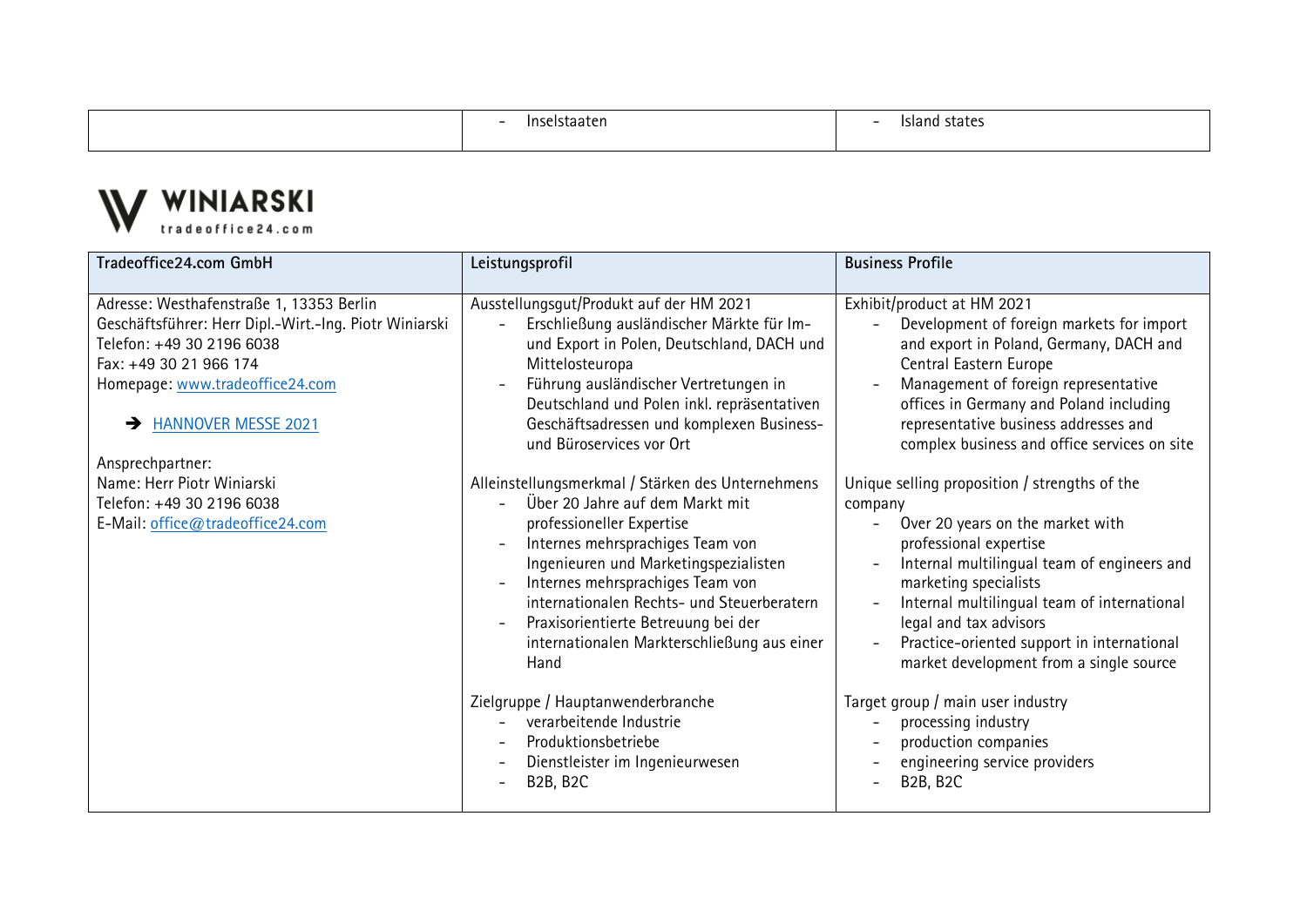| Zielmärkte                                  | Target markets                                     |
|---------------------------------------------|----------------------------------------------------|
| Polen<br>$\overline{\phantom{0}}$           | Poland<br>$-$                                      |
| Deutschland<br>$\overline{\phantom{a}}$     | Germany<br>$\overline{\phantom{0}}$                |
| <b>DACH</b><br>$\overline{\phantom{0}}$     | DACH region<br>$\overline{\phantom{a}}$            |
| Mittelosteuropa<br>$\overline{\phantom{m}}$ | Central Eastern Europe<br>$\overline{\phantom{m}}$ |
|                                             |                                                    |

## $\frac{A}{\gamma}$ тоисн

| TOUCH PRODUCTION UG                       | Leistungsprofil                                                                                                                            | <b>Business Profile</b>                                                                                                     |
|-------------------------------------------|--------------------------------------------------------------------------------------------------------------------------------------------|-----------------------------------------------------------------------------------------------------------------------------|
| Address: Nordparkstraße 30, 03044 Cottbus | Ausstellungsgut / Produkt auf der HM 2021                                                                                                  | Exhibition good / product at the HM 2021                                                                                    |
| Managing Director: Herr Iurii Orlov       | Wand- und Bodenständer-Wechselstrom-                                                                                                       | Wall mounted and floor-stand AC charging                                                                                    |
| Telefon: +7 962 909 9510                  | Ladestationen;                                                                                                                             | stations;                                                                                                                   |
| Homepage: www.touch-staton.com/en         |                                                                                                                                            | Unique selling point / strengths of the company                                                                             |
| <b>HANNOVER MESSE 2021</b>                | Alleinstellungsmerkmal / Stärken des Unternehmens<br>Ein umfangreiches Portfolio an intelligenten<br>Ladetechnologien für den persönlichen | An extensive portfolio of smart charging<br>$\overline{\phantom{a}}$<br>technologies for personal use and business<br>needs |
| Ansprechpartner:                          | Gebrauch und geschäftliche Anforderungen                                                                                                   | white label solutions for building charging                                                                                 |
| Name: Frau Lubov Fedorova                 | White-Label-Lösungen für das<br>$\overline{a}$                                                                                             | business                                                                                                                    |
| Telefon: +79112854114                     | Ladenladegeschäft                                                                                                                          |                                                                                                                             |
| E-Mail: lubov-fedorova@touch-station.com  |                                                                                                                                            | Target group / main user industry                                                                                           |
|                                           | Zielgruppe / Hauptnutzerbranche                                                                                                            | developers<br>$\overline{\phantom{0}}$                                                                                      |
|                                           | Entwickler<br>$\overline{\phantom{a}}$                                                                                                     | energy companies                                                                                                            |
|                                           | Energieunternehmen                                                                                                                         |                                                                                                                             |
|                                           |                                                                                                                                            | Target markets                                                                                                              |
|                                           | Zielmärkte                                                                                                                                 | Germany                                                                                                                     |
|                                           | Deutschland                                                                                                                                | Italy                                                                                                                       |
|                                           | Italien<br>$\overline{\phantom{0}}$                                                                                                        |                                                                                                                             |
|                                           |                                                                                                                                            |                                                                                                                             |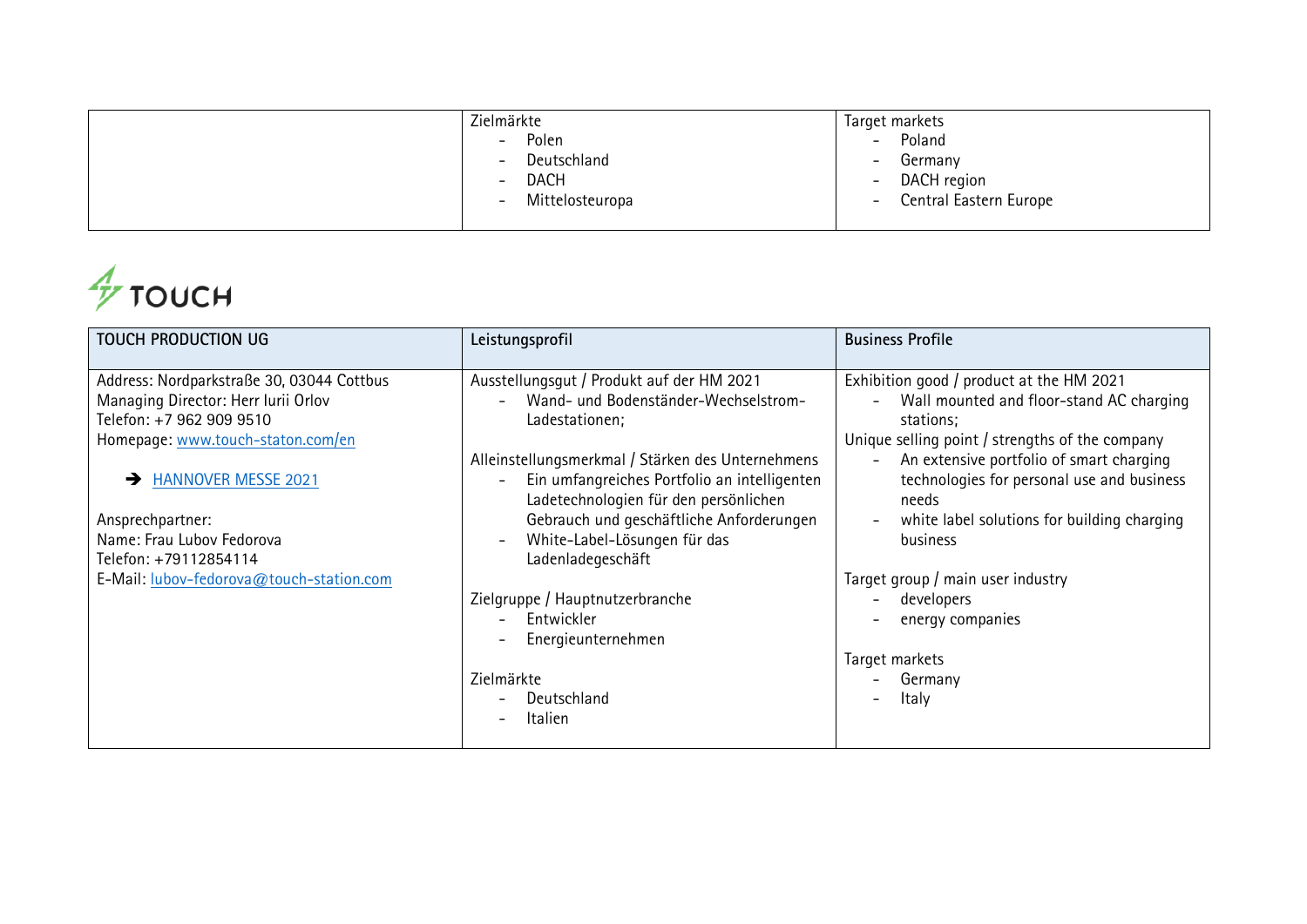

| Uesa GmbH                                                                                                                                                                       | Leistungsprofil                                                                                                                                            | <b>Business Profile</b>                                                                                                                                                                                                                                 |
|---------------------------------------------------------------------------------------------------------------------------------------------------------------------------------|------------------------------------------------------------------------------------------------------------------------------------------------------------|---------------------------------------------------------------------------------------------------------------------------------------------------------------------------------------------------------------------------------------------------------|
| Adresse: Gewerbepark-Nord 7, 04938 Uebigau-<br>Wahrenbrück<br>Geschäftsführer: Herr Helmut Hoffmann, Herr<br>Michael Hoffmann und Herr Dr. Jörg Nagel<br>Telefon: +49 35365 490 | Ausstellungsgut/Produkt auf der<br>HM 2021<br>Ladesysteme E-Mobility<br>Trafostationen, NS und MS-Verteilungen<br>Außenverteiler                           | Exhibition goods at the Hanover Fair 2021<br>charging systems for e - mobility<br>$\overline{\phantom{a}}$<br>transformer substations, LV and MV<br>$\overline{\phantom{0}}$<br>switchgears<br>outdoor distributor cabinets<br>$\overline{\phantom{0}}$ |
| Fax: +49 35365 8217<br>Homepage: www.uesa.de<br>E-Mail: mail@uesa.de<br><b>HANNOVER MESSE 2021</b><br>$\rightarrow$                                                             | Alleinstellungsmerkmal/Stärken<br>des Unternehmens<br>Einzelfertiger<br>$\overline{\phantom{0}}$<br>Kundenorientierte Lösungen<br>$\overline{\phantom{0}}$ | Company's unique feature / strengths<br>individual production<br>$\overline{\phantom{0}}$<br>customised solutions<br>Customer target group / main user sectors                                                                                          |
| Ansprechpartner:<br>Name: Herr Thomas Jage<br>Telefon: +49 35365 49 406<br>Fax: +49 35365 8217                                                                                  | Zielgruppe/Hauptanwenderbranche<br>Energieversorger<br>Industrie/Handwerk                                                                                  | energy suppliers<br>$\overline{\phantom{0}}$<br>industry / crafts<br>$\overline{\phantom{0}}$                                                                                                                                                           |
| E-Mail: $t$ . jage@uesa.de                                                                                                                                                      | Zielmärkte<br>Deutschland, Europa<br>Russland                                                                                                              | Target markets<br>Germany, Europe<br>Russia                                                                                                                                                                                                             |

## windcomp

| <b>Windcomp GmbH</b>                                                                                                                           | Leistungsprofil                                                                                       | <b>Business Profile</b>                                                                                                         |
|------------------------------------------------------------------------------------------------------------------------------------------------|-------------------------------------------------------------------------------------------------------|---------------------------------------------------------------------------------------------------------------------------------|
| Adresse: Glogauer Straße 21, 10999 Berlin<br>Geschäftsführer: Herr Dietrich Mayer<br>Telefon: +49 30 319 85 54 73<br>Homepage: www.windcomp.de | Ausstellungsgut/Produkt auf der HM 2021<br>ROMEG - Dynamische Lasermessungen an<br>Windenergieanlagen | Exhibition goods at the Hanover Fair 2021<br>ROMEG - Dynamic laser measurements of<br>$\overline{\phantom{0}}$<br>wind turbines |
| E-Mail: info@windcomp.de                                                                                                                       | Alleinstellungsmerkmal / Stärken des Unternehmens                                                     | Company's unique feature / strengths                                                                                            |